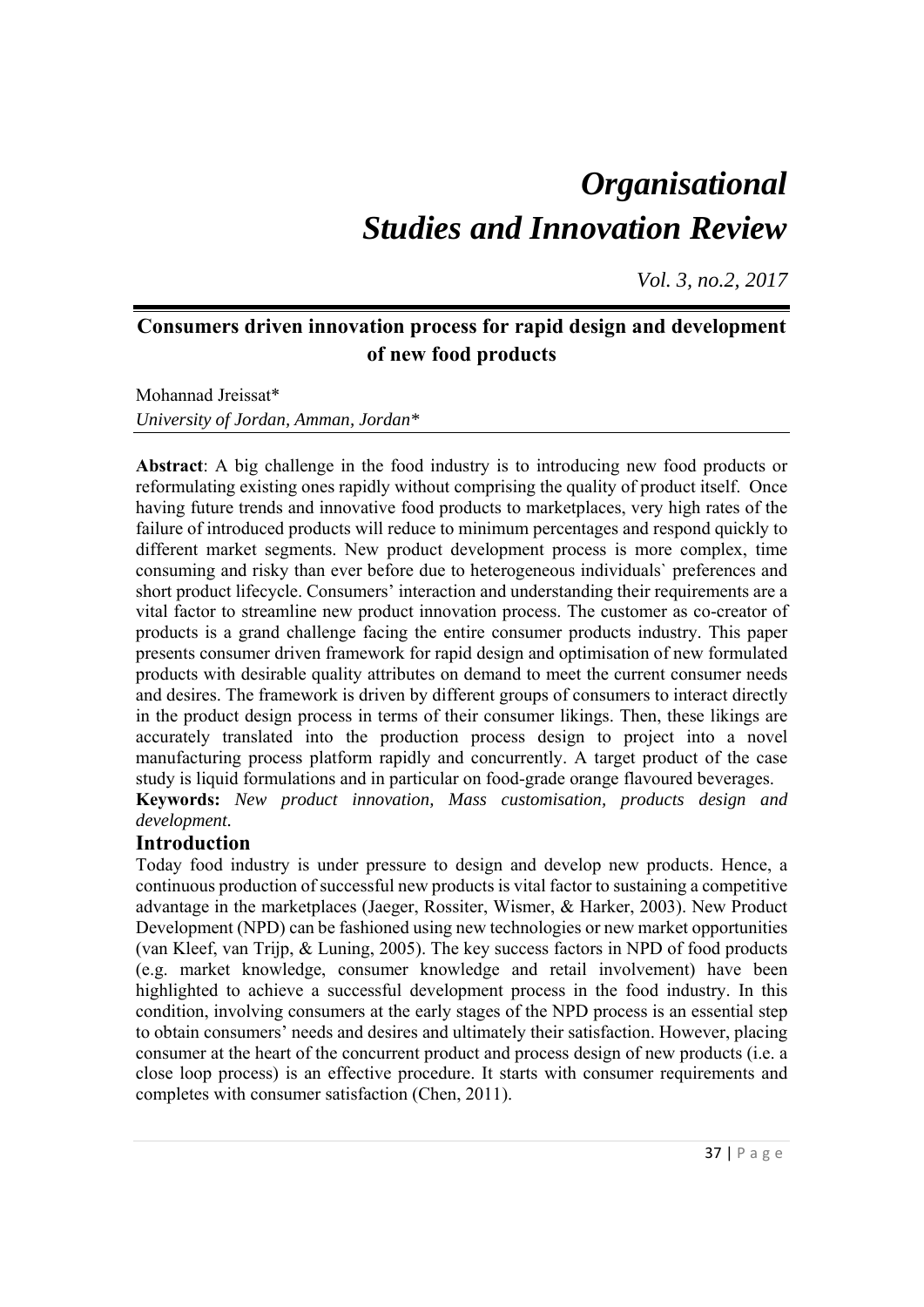To meet or exceed consumer expectations, efficient and effective methods combined with a proper food production processing should be selected and applied to deliver successful new products. The major tackle facing the food manufacturing companies is the great growth in the number of formulation technological possibilities during the past decades (Benner et al., 2003a). Consequently, new food products are often failed to enter the markets due to either not designed to consumer requirements or not formulated efficiently. Importantly, the failure rates of new products are very high within the first two years of introduction into markets. For example, Sorenson (2006) stated the main success factor for global trend of the NPD is the total annual number of the launched products such as a comparison between Western European industry and Asian and North American industry (e.g. Suwannaporn & Speece, 2010; Gresham et al., 2006; Winger & Wall, 2006).

The high percentage of failure in the NPD Process could be controlled by internal and external quality dimensions. These dimensions are mass-individualization, physical product characteristics, environmental variables and newly developed technologies. For instance, experience in the field has shown that consumer consumption pattern is drastically changed toward personalized consumer product in the recent years such as healthy products (i.e. products with low calories or sugar) (e.g. Linnemann, et al., 2006; Costa & Jongen, 2006; Kutin, et al., 2016). In order to sustain a competitive advantage and keep delivering a successful new product, the traditional methods in the NPD process should be ignored sequential approaches. That means consumer driven the successful NPD process is achieved through placing consumers as co-creators in a close loop process to formulate new products or reformulated or optimize the existing ones.

Due to the demanding change and growth as well as more product individuality, the rapid responding to consumers is a crucial issue to enhance the NPD process in the food industry. Such ability can be supported by advanced processing technology coupled with market and information intelligence to provide consumers with tailored, first-time-right product. This enabling is to identify consumer segments with different product preferences and to use low energy requirements of newly advanced production technologies (e.g. a low pressure, flexible and scalable processing method). In this regard, these technologies will produce a variety of consumer personalised products in the efficient and low cost manner as well as quick and flexible mode according to consumers' needs and desires.

#### **Literature Review**

The key challenge in the food manufacturing industry is to design and produce food products which meet consumers' needs more accurately and at a faster pace. Current methodologies for food product development entail the engagement of expert panels and focus groups to direct the formulation of new products, reformulate or optimise existing ones. There are also great uncertainty and risk surrounding the success level of NPD process due to its limited involvement with customers that current market research techniques afford. Customer-driven food product design is a recent trend in the food industry, with increasing consumer demands for more individualised products addressing a variety of needs. Such personalised food design requires strong communication between food manufacturer and consumers regarding the desired sensory properties of the food. Therefore, design and identification of the sensory attributes are essential to developing optimal food and beverage products for individuals. Once such market segments are identified, and then there is the question on how to re-configure manufacturing lines to respond quickly to such emerging markets. In this condition, new efficiencies in food R&D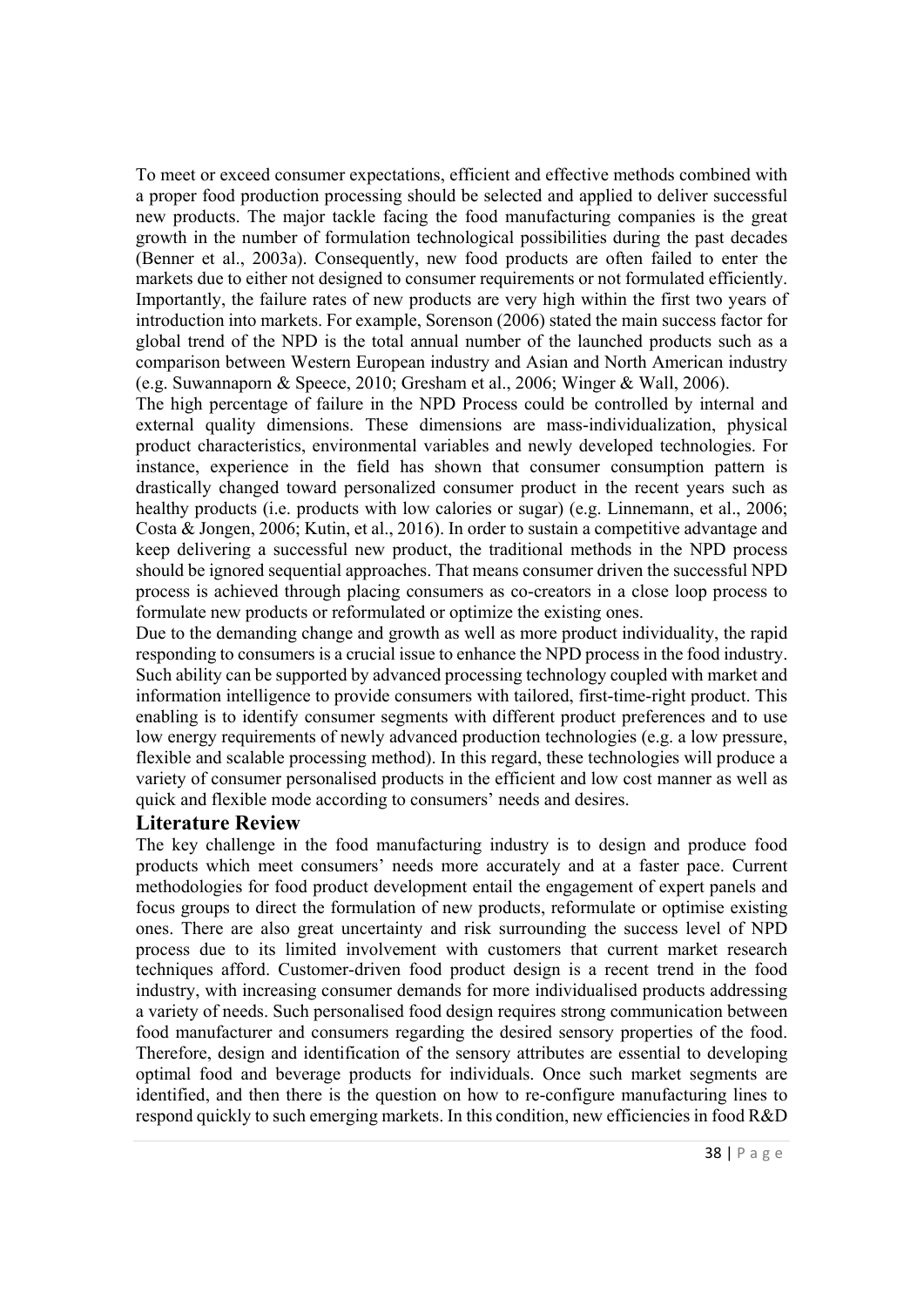are required with novel knowledge-driven methodologies that allow the rapid design and optimisation of new food products. Any food design methodology must establish the crucial link between sensorial and physical properties to food product structure and ultimately determine the most profitable manufacturing pathway (Jreissat 2016; Isaev et al., 2016; Isaev et al., 2015; Tsimiklis et al., 2015).

The NPD process has traditionally streamlined in five to eight principal activities as presented in Figure 1.

*Figure 1: NPD process based on (Stewart-Knox & Mitchell, 2003)* 



The NPD process has recently become a consumer-oriented approach. Recent researchers have realised the consumer role in the NPD process and in particular in the early stages. Consumer demands should be in a close agreement with launched products to be as a starting point of NPD process and, consequently, success of the process (Zarei et al., 2011; Costa & Jongen, 2006; Stewart-Knox & Mitchell, 2003). Therefore, introducing new products requires reducing the time to markets without compromising the product quality concurrently to improve the efficiency of the product development process (Linnemann et al., 2006; Benner et al., 2003a).

The failure in the product development process could occur due to not reaching the precise target values for requirements of the product. Failure rates in introducing a new food product into the marketplace can reach high percentage; up to roughly 70 to 80 percent (Gresham et al., 2006; Winger & Wall, 2006). Additionally, the product development process in the food industry is greatly based on the innovation method. The innovative food product is more targeted experience than the innovative food processing in the food industry because the food processes may be too expensive and not applicable for normal food manufacturing at the same time. Furthermore, such failures come from three reasons: Firstly, the composition of food products is complex and varied as it plays a significant role in the taste, texture and mouthfeel of the final product. Secondly, food product depends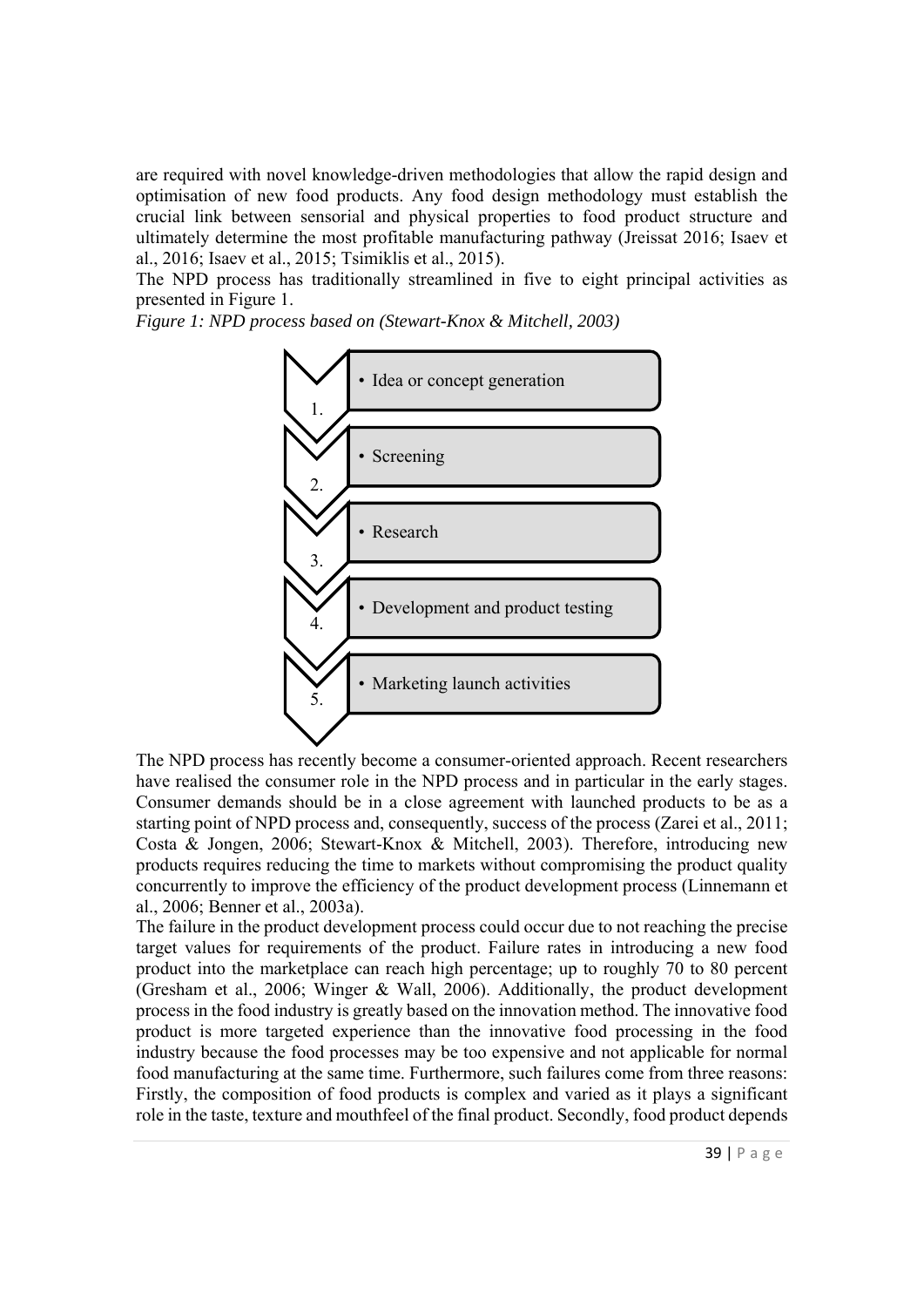on interactions between ingredients such as chemical reactions and specifically foods need to be a metastable state in the consumption process to provide the required flavour and taste. Thirdly, production processes could influence the product properties and physiologically active food ingredients resulting in changing in the final quality of some food products such as bread products where they necessitate complex steps to produce in their final required quality (Norton et al., 2006; Benner et al., 2003b).

Food processing companies need to develop continuously new products because of critically rapid adaption to the customer. Subsequently, the key success factors in NPD of food products (e.g. market knowledge, consumer knowledge and retail involvement) have been highlighted to achieve a successful development process in the food industry (Suwannaporn & Speece, 2010; Stewart-Knox & Mitchell, 2003). Moreover, the effective organisation of NPD process requires crucial issues to introduce new products and to obtain a competitive advantage locally and globally in the food industry. These issues are technology, market, the strategic role of new products, cultural management contexts, success factors and success rate of a new product and its methodologies (Suwannaporn & Speece, 2010; Costa & Jongen, 2006).

#### **Research Methodology**

#### **Sample Size and Measured Instruments**

Untrained consumer panels of 45 members were selected to determine the most preferred sensorial attributes of the target product as input for the innovation process. Those consumers had different backgrounds such as gender, age and nationality to provide products with the various quality attributes. Five sensory attributes of three commercial orange juices were examined: appearance (i.e. colour), flavour (i.e. smell), texture (i.e. smoothness), taste (i.e. acidity) and overall acceptability. These words were used to describe the orange juices due to familiarity to consumers. Interval based questionnaires were used for the evaluation of three different commercial orange juices from the local markets. Respondents were asked to sketch an ellipse shape with regard to their perceptions for the related product attributes on the scale range between 0 and 10(i.e. a 10 point Likert scale).

#### **Data Analysis**

Statistical analysis was used to link sensory attributes and physical properties of the intended food product. Also, the experimental design space for the food process technology was established based on our previous research (e.g. Jreissat, 2016; Isaev et al., 2016) to make and optimise the orange beverage formulation and its manufacturing processes. Consequently, Response Surface Methodology (RSM) based on Central composite Design (CCD) was used to demonstrate and test the novel manufacturing system for orange beverages. Independent variables were determined in the experimental design to formulate the orange beverage regarding limits of the formulation parameters, to find main and interaction effects of both formulation and process parameters on the desirable properties. Independent variables were main ingredient concentrations in addition to process conditions. The main ingredients of the orange beverages were Arabic gum  $(w/w\%)$ . xanthan gum (w/w%), orange oil (w/w%).

In order to link the sensory attributes and formulation parameters, these attributes required to quantify using consumer inputs from the online tool (i.e. web application). Then, the measured physical properties that match consumers' likings could be found in the formulation design space by projecting the target product properties. In the other words,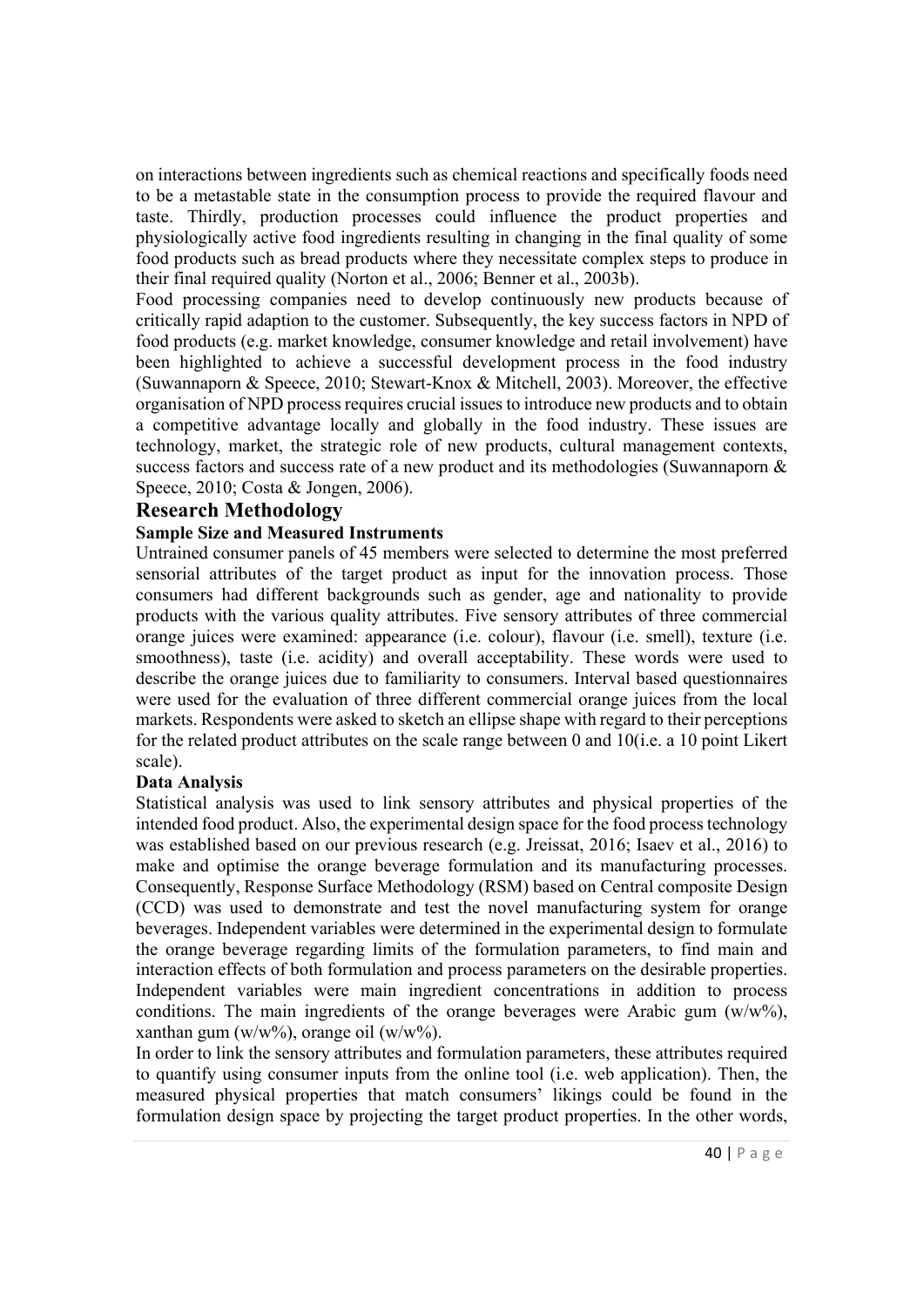texture resembles viscosity value; appearance represents colour intensity; mean particle size affect smell or flavour level and pH level controls the taste sense. The target properties could be found based on the clustering of physical properties as well as the manufacturer knowledge and experience in order to formulate new product or reformulate (see Figure 2).





## **Results and Discussion**

45 untrained consumers' profiles (15 members for product A, 15 members for product B and 15 members for product C evaluated three commercial orange juices in order to select the today's product in terms of the sensory descriptors studied (Table 1). The three orange juices were bought from the local marketplaces based on the obtained results from online questionnaire. The online tool was used to determine the most favourite preferences of the orange beverage product in supermarkets. Consumers' acceptability of the new sensorial product qualities and their purchase decisions are considered the main factors affecting the NPD and its innovations in the food and drink industry.

| Sensory<br>quality | Sensory<br>descriptor | <b>Quality Range</b><br>for Juices | Preference liking      |
|--------------------|-----------------------|------------------------------------|------------------------|
|                    |                       |                                    |                        |
| Appearance         | Colour                | Bright-Golden-Dark Orange          | Bright Juice           |
| Texture            | smoothness            | Thin-smooth-Thick                  | Smooth Juice           |
| Taste              | Acidity/sour          | Low-High (Sweet-Sour-Bitter)       | Sour/ low Acidic Juice |
| Flavour            | <b>Smell</b>          | Citrus-Fruity                      | Citrus Juice           |

*Table 1: Sensory descriptors for consumer preferences* 

Consumers assessed the product C as bright and sour orange juice due to formulation parameters such as ingredient concentrations and types. In addition, the orange juice C was the best overall acceptability compared to the other products. This is because of the highest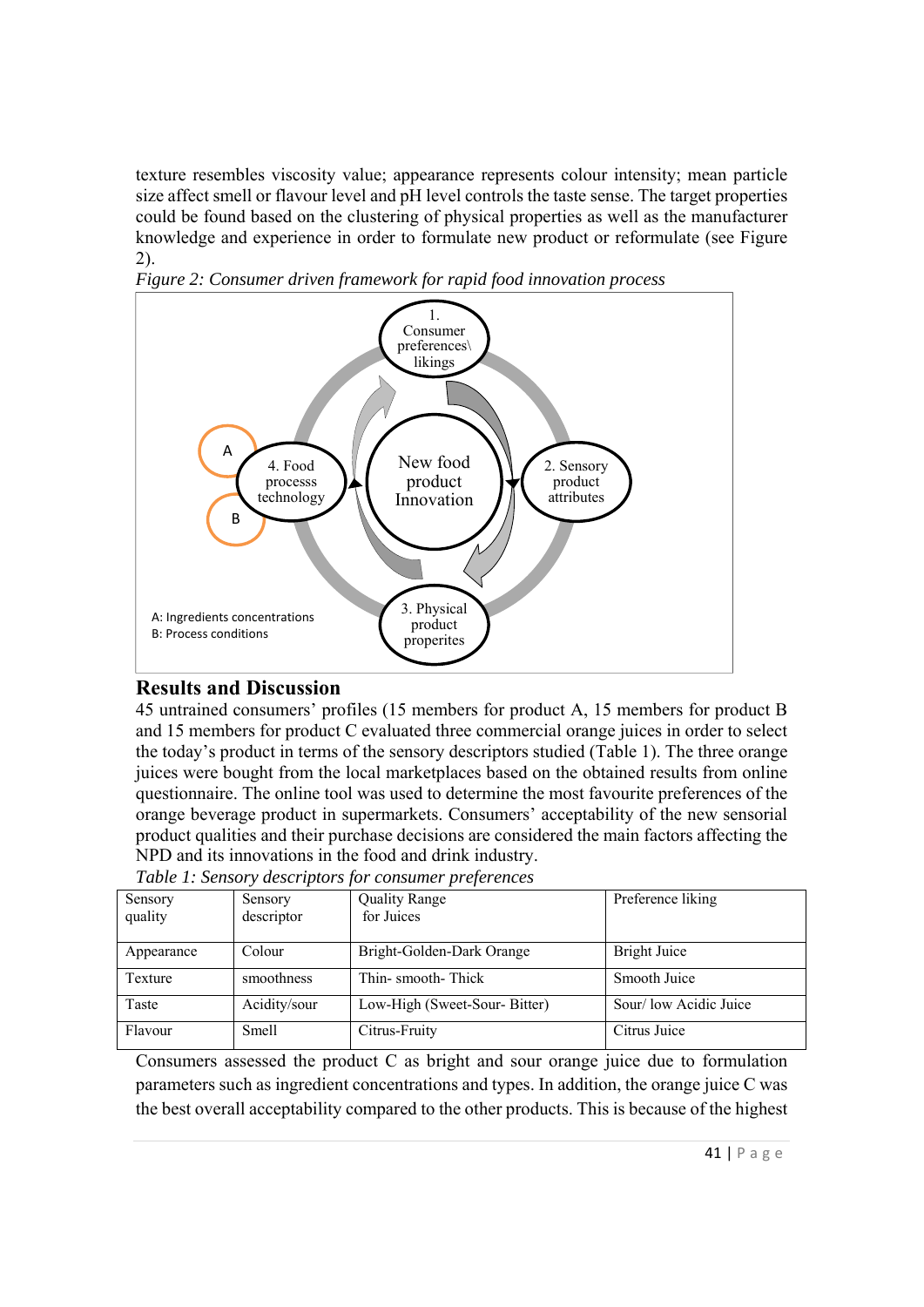scores of the flavour (smell) and the texture. Consequently, orange juice product c was the target product in terms of these sensory qualities studied according to those consumers or market segments. Indeed, this product is considered as personalised consumer product. Developing such this product in the marketplace has twofold benefits: (a) To reduce the travel need due to establishing a proper manufacturing process that is located closer to its segment markets and (b) To respond rapidly and flexibly to different market segments with *Figure 3: The obtained results for evaluation of the orange juices (A, B and C).*



regard to changing in consumers' requirements, demands and needs. The evaluation study for the three orange juice products are shown in Figure 2 in terms of colour intensity, smell, acidity, smoothness and overall acceptability.

## **Conclusion**

In this research, involving consumers as co-creators at early stages of the NPD process to engineer and manufacture products, which meet their needs and demands more accurately and rapidly. R & D traditional methodologies entail producing by products or innovative products ideas without engaging the end consumers in the concept development stage. Consumer acceptance and product design problems as well as high costs are the expected results in the later stages of the product development process. Therefore, it is important to remain flexible quickly responding to the increasingly demanding consumer desires. From this point, this research presents the framework of consumer driven innovation process to bridge NPD process for rapid and flexible design and development of newly formulated products. That in turn implicates the ability to identify the needs and preferences of diversified markets with several geographically different products. As a result, mass personalised consumer products have potential advantages to reduce the travel need and to respond rapidly with demand growth and changes. Future research is still required to explore online web applications or social media to gathering information from market intelligence to enhance consumers' perceptions. Also, the ability to provide devices supporting rapid responds that allow for the best consumer requirements for an individual customer to be rapidly determined will be a key part of the growth.

## **References**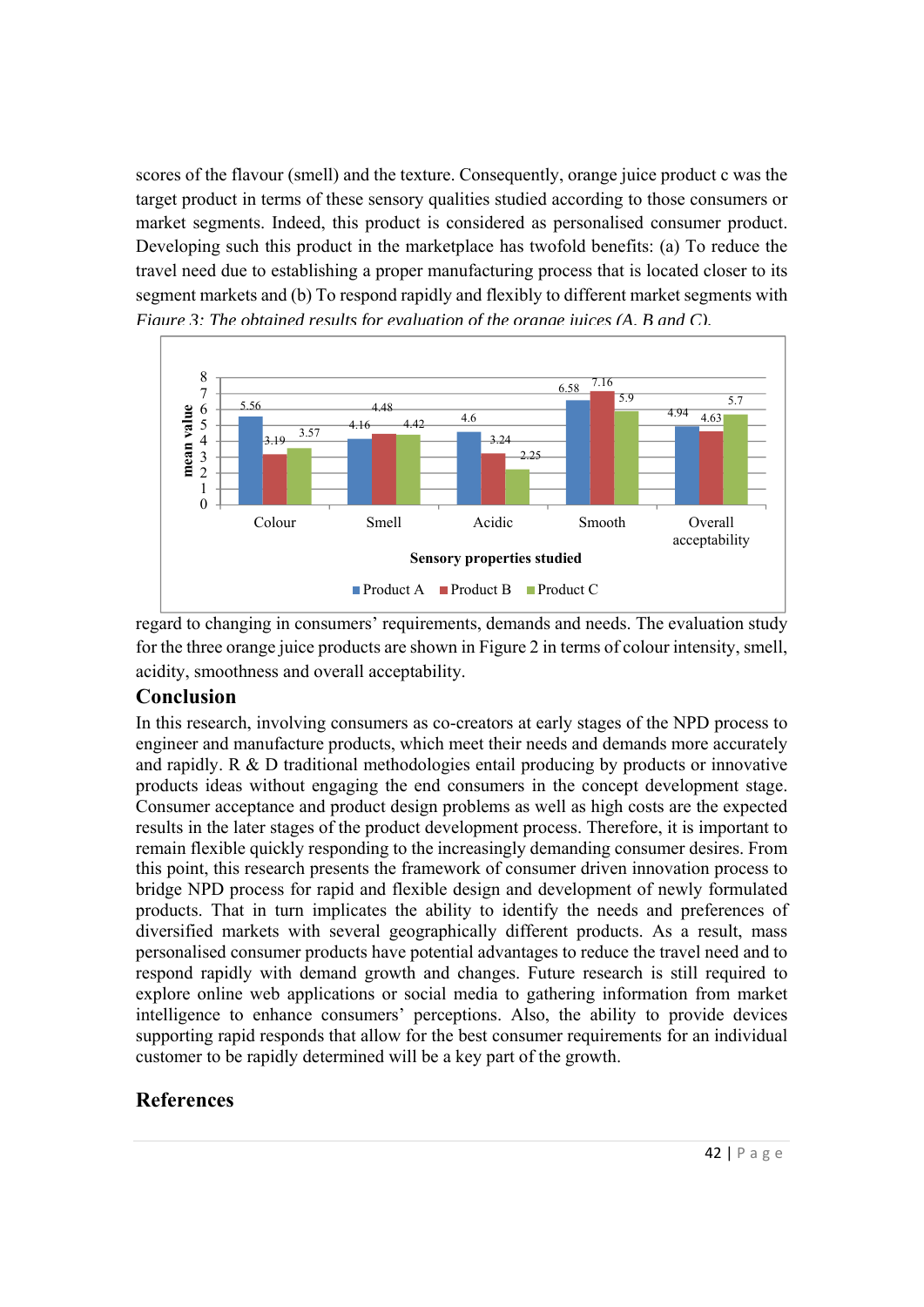Benner, M. et al., (2003a). A chain information model for structured knowledge management: towards effective and efficient food product improvement. *Trends in Food Science & Technology*, 14(1), pp. 469-477.

Benner, M., Linnemann, A., Jongen, W. & & Folstar, P., (2003b). Quality Function Deployment (QFD), can it be used to develop food products?. *Food Quality & Preference*, Volume 14, p. 327–339.

Chen, C. (2011). Integrating performance indicator analysis and comparisons in NPD process re-engineering. *International Journal of the Physical Sciences*, 6(21), 4888–4896. http://doi.org/10.5897/IJPS11.083

Costa, A. & Jongen, W., (2006). New insights into consumer-led food product development. Trends in Food Science & Technology, 17(8), pp. 457-465.

Gresham, G., Hafer, J. & Markowski, E., (2006). Inter-functional market orientation between marketing departments and technical departments in the management of the new product development. *Process Journal of Behavioral and Applied Management*, 8(1), pp. 43-65.

Isaev, S., Jreissat, M. & Makatsoris, C., (2015). *Formulated food product and manufacturing process design with a novel continuous flow reactor*. In Proceedings of the 13th International Conference on Manufacturing Research. 8-10 September 2015, University of Bath, UK.

Isaev, S., Jreissat, M., Wagner, C. & Makatsoris, C., (2016). *Linking Human and Machine-Towards Consumer-Driven Automated Manufacturing*. In IEEE World Congress on Computational Intelligence, 2016 IEEE International Conference on Fuzzy Systems. 24- 29 July 2016, Vancouver, Canada.

Jaeger, S. R., Rossiter, K. L., Wismer, W. V., & Harker, F. R. (2003). Consumer-driven product development in the kiwifruit industry. *Food Quality and Preference*, 14(3), 187– 198. http://doi.org/10.1016/S0950-3293(02)00053-8.

Jreissat, M., (2016). Novel Flow System for the Concurrent Product and Process Design of Emulsion-Based Formulations, UK: *PhD Thesis, Brunel University London*.

Jreissat, M. & Makatsoris, C., 2014. *A novel knowledge-based framework for predictive food design*. In Proceedings of the 3rd International ISEKI\_Food Conference. 21-23 May 2014, Athens, Greece.

Kutin, A., Dolgov, V. & Sedykh, M., (2016). Information Links between Product Life Cycles and Production System Management in Designing of Digital Manufacturing. *Procedia CIRP*, Volume 41, pp. 423-426.

Linnemann, A., Benner, M., Verkerk, R. & van Boekel, M. A., (2006). Consumer-driven food product development. *Trends in Food Science and Technology*, Volume 17, pp.184- 190.

Norton, I., Fryer, P. & Moore, S., (2006). Product/Process Integration in Food Manufacture: Engineering Sustained Health. *AIChE Journal*, 52(5), pp. 1632-1640.

Stewart-Knox, B. & Mitchell, P., 2003. What separates the winners from the losers in new food product development?. *Trends in Food Science & Technology,* 14(1-2), pp. 58-64.

Sorenson, D., (2006). Market-oriented new product development of functional beverages. *PhD Thesis, University College Cork.* 

Suwannaporn, P. & Speece, M., (2010). Assessing new product development success factors in the Thai food industry. *British Food Journal,* 112(4), p. 364 – 386.